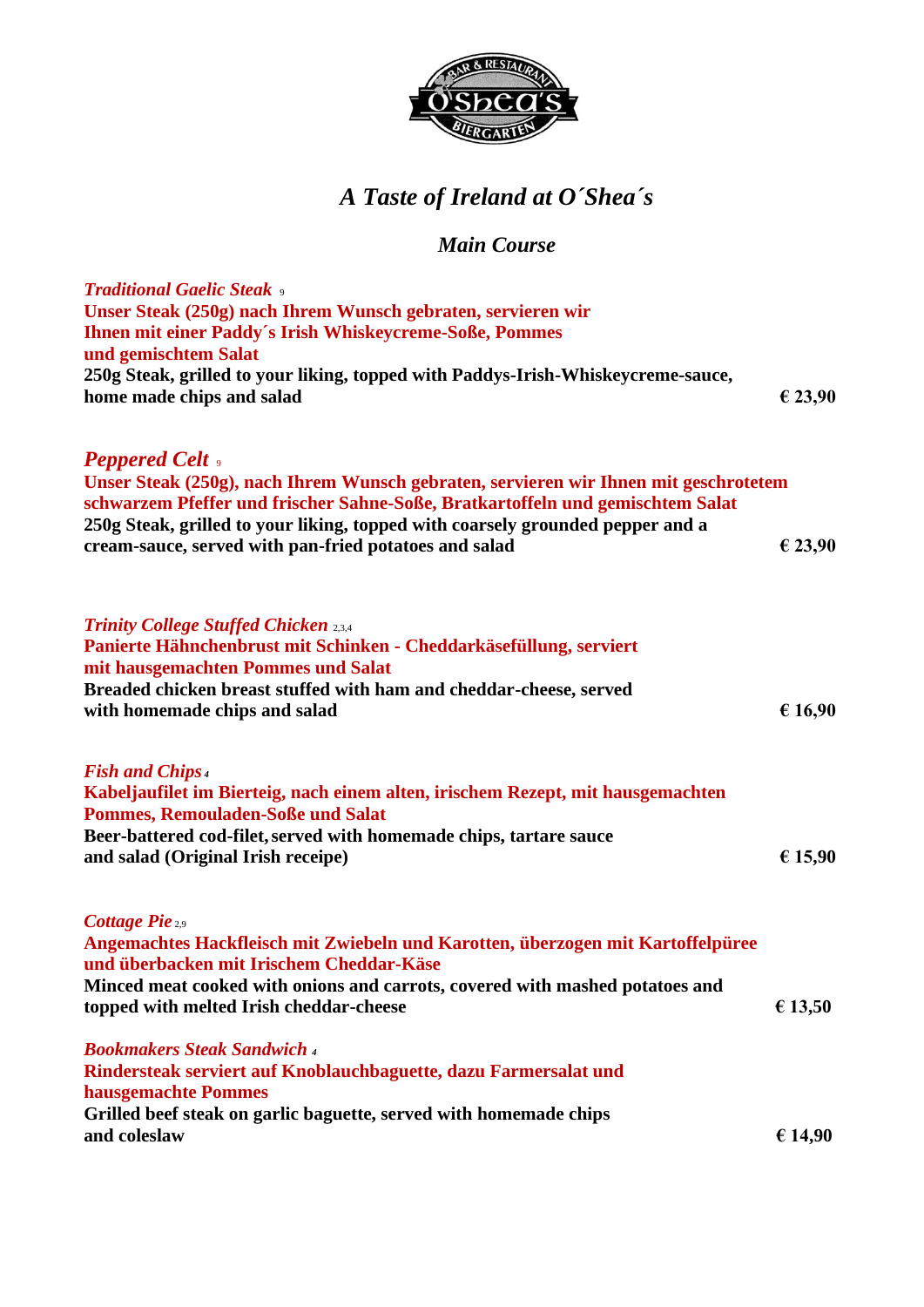

### *Burgers*

| O'Shea's Jumbo Burger 2,3,4<br>Speck-Cheddarkäse-Burger mit Farmersalat und hausgemachten Pommes<br>Cheddar-Cheese-Burger topped with bacon and salad, served with homemade<br>chips and coleslaw                                                                                                                                              | € 14,90 |
|------------------------------------------------------------------------------------------------------------------------------------------------------------------------------------------------------------------------------------------------------------------------------------------------------------------------------------------------|---------|
| <b>Chicken Burger</b> 4<br>Gegrillter Hähnchenbrustfilet-Burger mit Farmersalat und                                                                                                                                                                                                                                                            |         |
| hausgemachten Pommes<br>Grilled Chicken-Breast-Burger, served with homemade chips and coleslaw                                                                                                                                                                                                                                                 | € 14,50 |
|                                                                                                                                                                                                                                                                                                                                                |         |
| <b>Guinness &amp; Rosemary Burger 4.9</b><br>Special Rinderburger mit Rosmarin und Guinnesssoße, dazu Kartoffelecken<br>und Farmersalat                                                                                                                                                                                                        |         |
| Our special beef burger, topped with a Rosemary-Guinness-Sauce,<br>served with potato wedges and coleslaw                                                                                                                                                                                                                                      | € 14,90 |
| <b>Salad</b>                                                                                                                                                                                                                                                                                                                                   |         |
| <b>Breaded Cheese Salad</b><br>Gebackener Camembert und Mozzarella Sticks, serviert auf buntem Salatteller mit<br><b>Preiselbeeren und Toast</b>                                                                                                                                                                                               |         |
| Breaded Camembert and Mozzarella-sticks on mixed salads, served<br>with Cranberry-Relish and toast                                                                                                                                                                                                                                             | € 11,50 |
| <b>Beef Fajita Salad</b> 4<br>Argentinische Roastbeefstreifen eingelegt in Zwiebeln, Paprika und Gewürze,<br>gegrillt und serviert auf Salat, dazu eine würzige Salatsoße, Baguette und Butter<br>Grilled strips of Roastbeef, marinated with onions, peppers and spices,<br>served on mixed salads with a spicy dressing, baguette and butter | € 12,50 |
| <b>Chicken Piccachio</b><br>Strips of chicken breast served on a bed of mixed salad with balsamico<br>dressing, Parmesan cheese and baguette<br>Hähnchenbruststreifen auf Gemischtem Salatteller mit Balsamico- dressing,                                                                                                                      |         |
| <b>Parmesan und Weißbrot</b>                                                                                                                                                                                                                                                                                                                   | € 11,90 |
| <b>Desserts</b>                                                                                                                                                                                                                                                                                                                                |         |
| <b>Applestrudle with Vanilla Ice Cream 2.6</b><br><b>Apfelstrudel mit Vanille-Eis</b>                                                                                                                                                                                                                                                          | € 4,90  |
| <b>Hot chocolate cake with Vanilla Ice Cream 2.6</b><br>Warmer Schokokuchen mit Vanille-Eis                                                                                                                                                                                                                                                    | € 4,90  |